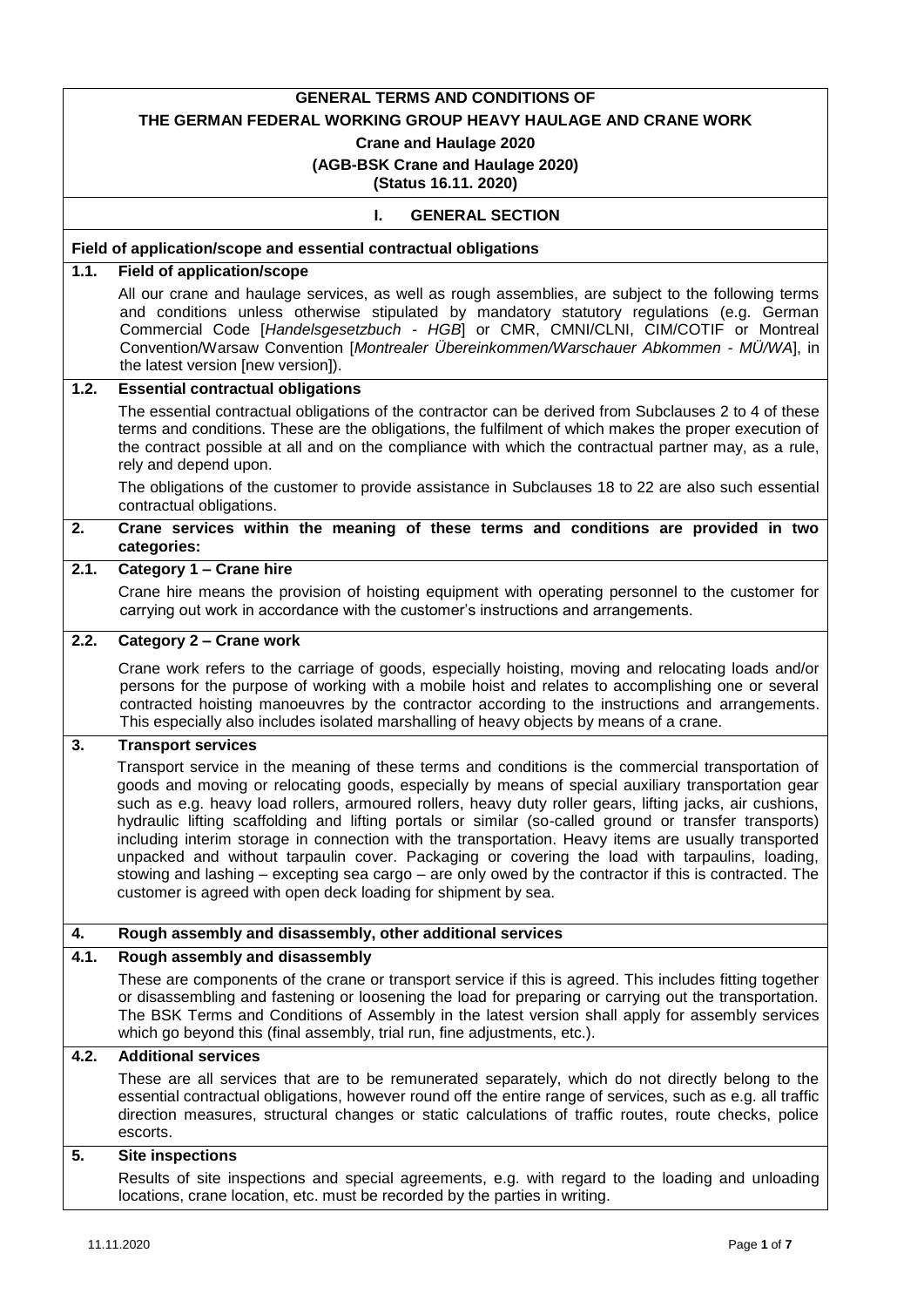| 6.  | Conditions subsequent of the contract – public law permits and approvals                                                                                                                                                                                                                                                                                                                                                                                                                                                                                                                                                                                                                                                                                                                                                                                                                                                                                                                                                                                                                                                     |
|-----|------------------------------------------------------------------------------------------------------------------------------------------------------------------------------------------------------------------------------------------------------------------------------------------------------------------------------------------------------------------------------------------------------------------------------------------------------------------------------------------------------------------------------------------------------------------------------------------------------------------------------------------------------------------------------------------------------------------------------------------------------------------------------------------------------------------------------------------------------------------------------------------------------------------------------------------------------------------------------------------------------------------------------------------------------------------------------------------------------------------------------|
|     | The execution of large volume and heavy transports or moving cranes in public road traffic requires<br>the permission or approval of the responsible authority, in particular pursuant to Sections 29 III and<br>46 I No. 5 Federal Road Traffic Regulations [Straßenverkehrsordnung - StVO] as well as Section 70 I<br>Federal Road Traffic Registration Act [Straßenverkehrszulassungsordnung - StVZO] and, if<br>applicable, further special use permits in accordance with road and route law as well as other<br>necessary public law permits. The contracts concluded under these terms and conditions are subject<br>to a condition subsequent and will end if the permission or approval is refused by the responsible<br>authority. Remuneration claims for services provided until this time shall remain unaffected hereby.                                                                                                                                                                                                                                                                                       |
| 7.  | Traffic direction measures and secondary provisions                                                                                                                                                                                                                                                                                                                                                                                                                                                                                                                                                                                                                                                                                                                                                                                                                                                                                                                                                                                                                                                                          |
|     | Insofar as traffic direction measures (police escort, auxiliary police, administrative assistants,<br>entrusted companies, etc.) or other conditions and secondary provisions are ordered by official<br>authorities in order to maintain safety and the smooth flow of road traffic and/or to protect the road<br>construction substance, the contracts concluded under these terms and conditions shall also be<br>subject to the condition subsequent of the timely availability of the security forces and the ability to<br>implement the official security measures in time. The contractor undertakes to apply for the necessary<br>official permissions and approvals in writing in time according to the relevant administrative<br>regulations and to inform the customer without delay about such conditions and secondary provisions<br>for the execution of the transport, which could render more difficult or impede the transport flow. In this<br>respect we refer to the BSK information leaflet "Traffic Direction Measures" in the latest version.<br>Subcontractors and change in the mode of transport |
| 8.  |                                                                                                                                                                                                                                                                                                                                                                                                                                                                                                                                                                                                                                                                                                                                                                                                                                                                                                                                                                                                                                                                                                                              |
|     | Unless agreed otherwise, the contractor is entitled to employ other enterprises and/or modes of<br>transport to fulfil the assumed contractual obligations.                                                                                                                                                                                                                                                                                                                                                                                                                                                                                                                                                                                                                                                                                                                                                                                                                                                                                                                                                                  |
| 9.  | <b>Termination of contract</b>                                                                                                                                                                                                                                                                                                                                                                                                                                                                                                                                                                                                                                                                                                                                                                                                                                                                                                                                                                                                                                                                                               |
|     | The contractor is entitled to withdraw from the contract without any claims for damages if, after careful<br>examination before or during the use of vehicles, equipment or working devices of any kind has<br>revealed that significant damage to third party and/or own property and/or assets or injury to persons<br>will very probably be inevitable despite all reasonable efforts to avoid such damage. The exclusion of<br>damage compensation claims is void if the contractor failed to comply with the due diligence required<br>of a proper merchant (carrier). In the case of rescission, the remuneration for crane services is<br>charged pro rata and transport services are subject to the statutory provisions.                                                                                                                                                                                                                                                                                                                                                                                            |
| 10. | Regulations relating to unavoidable impediments to services, interruptions due to weather<br>conditions                                                                                                                                                                                                                                                                                                                                                                                                                                                                                                                                                                                                                                                                                                                                                                                                                                                                                                                                                                                                                      |
|     | The contractor is entitled to interrupt the deployment immediately in case of hazard to equipment,<br>load, personnel and/or third parties. It shall not lose its claim for remuneration in case of force majeure<br>or, if the obstacles could not be avoided despite making reasonable efforts and applying extreme care<br>and attention.                                                                                                                                                                                                                                                                                                                                                                                                                                                                                                                                                                                                                                                                                                                                                                                 |
|     | Interruptions due to weather conditions shall not reduce the claim for remuneration.                                                                                                                                                                                                                                                                                                                                                                                                                                                                                                                                                                                                                                                                                                                                                                                                                                                                                                                                                                                                                                         |
| 11. | Scope of the service<br>Decisive for the contractor's service are the crane, crane frame or transport contract or the<br>agreements in the international consignment note. The contractor shall be responsible for that which<br>is respectively necessary for the individual services according to Subclauses 2 to 4. Services or<br>activities beyond this, in the broader sense, are either to be agreed or shall become a new content of<br>the contract according to the following regulations by way of amendments to the contract. Only if<br>agreed, the contractor shall also provide the necessary posting, instruction and other personnel at the<br>cost of the customer.                                                                                                                                                                                                                                                                                                                                                                                                                                        |
|     | In addition, the contractor shall inform the customer about the relevant device data, such as wheel,<br>chain and support pressures and the resulting floor loads.                                                                                                                                                                                                                                                                                                                                                                                                                                                                                                                                                                                                                                                                                                                                                                                                                                                                                                                                                           |
|     | <b>SPECIAL PART</b><br>Ш.                                                                                                                                                                                                                                                                                                                                                                                                                                                                                                                                                                                                                                                                                                                                                                                                                                                                                                                                                                                                                                                                                                    |
| 1.  | <b>Section</b>                                                                                                                                                                                                                                                                                                                                                                                                                                                                                                                                                                                                                                                                                                                                                                                                                                                                                                                                                                                                                                                                                                               |
|     | <b>Crane provision</b>                                                                                                                                                                                                                                                                                                                                                                                                                                                                                                                                                                                                                                                                                                                                                                                                                                                                                                                                                                                                                                                                                                       |
| 12. | Obligations and liability of the contractor                                                                                                                                                                                                                                                                                                                                                                                                                                                                                                                                                                                                                                                                                                                                                                                                                                                                                                                                                                                                                                                                                  |
|     | Obligations of the contractor                                                                                                                                                                                                                                                                                                                                                                                                                                                                                                                                                                                                                                                                                                                                                                                                                                                                                                                                                                                                                                                                                                |
|     | The contractor shall owe the provision of a hoist that is suitable for the order, which has been tested<br>according to the relevant statutory provisions and the applicable rules of technology and occupational<br>safety and is ready for operation. Unless explicitly agreed otherwise, the contractor shall not be<br>responsible for attaching the load or for providing suitable lifting gear, such as sling chains, sling ropes                                                                                                                                                                                                                                                                                                                                                                                                                                                                                                                                                                                                                                                                                      |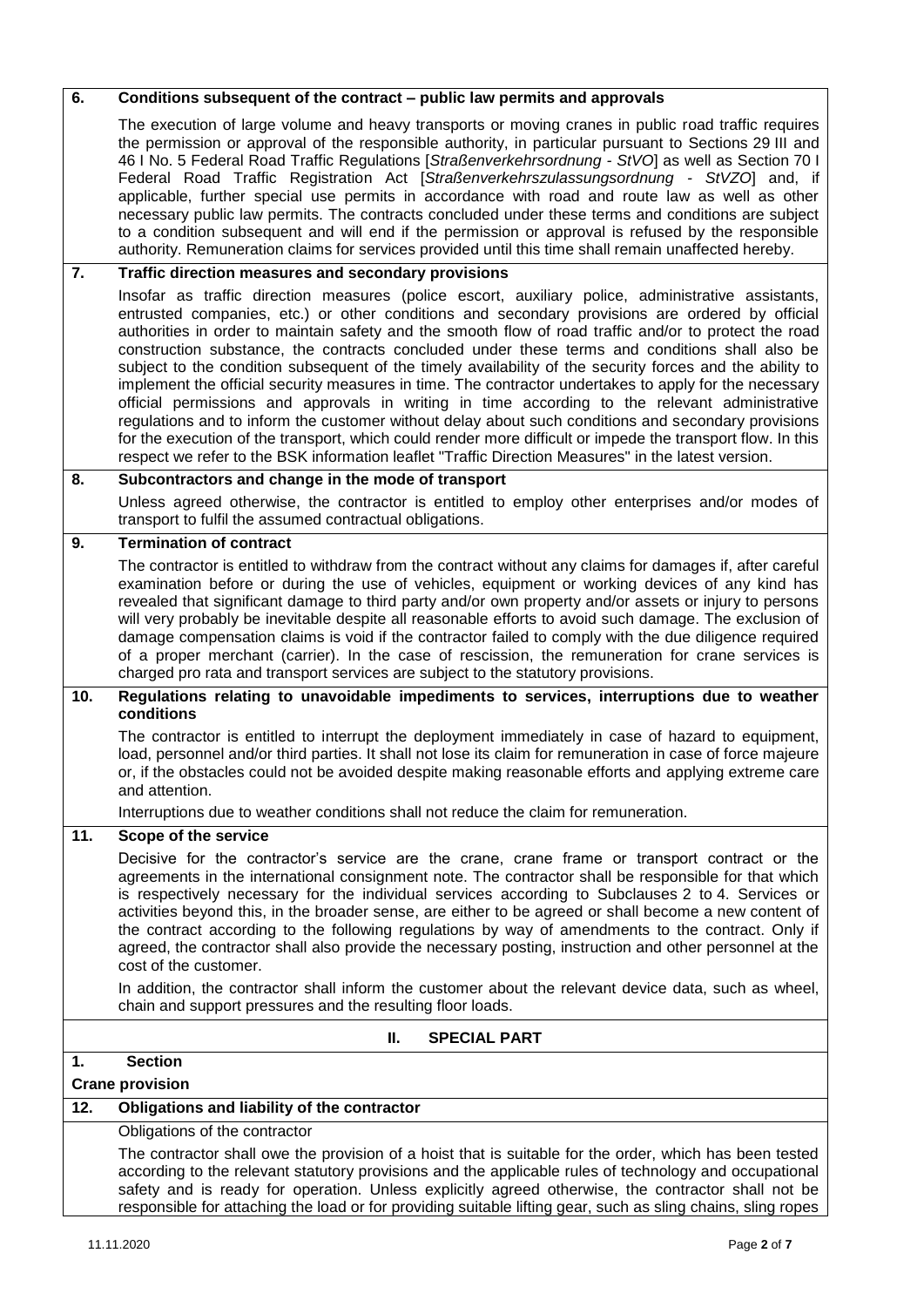|       | or lifting straps. The contractor is only liable for supplied personnel within the scope of the applicable<br>principles for a fault in the selection of personnel. Except in the case of an obvious inaccuracy or<br>incompleteness of the details the contractor is not obliged to check or supplement the details to be<br>provided by the customer, in particular with regard to weight, dimensions, quantities and other<br>relevant special features of the loads that are to be transported.       |
|-------|-----------------------------------------------------------------------------------------------------------------------------------------------------------------------------------------------------------------------------------------------------------------------------------------------------------------------------------------------------------------------------------------------------------------------------------------------------------------------------------------------------------|
|       | 12.1. Exclusion of liability                                                                                                                                                                                                                                                                                                                                                                                                                                                                              |
|       | Liability, in particular for the late provision, is excluded in case of force majeure, civil commotion,<br>warlike or terrorist acts, strike and lock-out, blockades of transport routes, circumstances due to<br>weather conditions, road block as well as other unforeseeable, unavoidable and serious events.                                                                                                                                                                                          |
|       | 12.2. Limitation to liability                                                                                                                                                                                                                                                                                                                                                                                                                                                                             |
|       | Except in the case of wilful intent and gross negligence of the contractor and its vicarious agents the<br>liability of the contractor, in particular with the late provision, is limited to the damages that were<br>foreseeable upon conclusion of the contract and which are typical for the contract.                                                                                                                                                                                                 |
|       | This limitation to liability shall not apply to the injury to life, the body and the health of persons.                                                                                                                                                                                                                                                                                                                                                                                                   |
| 2.    | <b>Section</b>                                                                                                                                                                                                                                                                                                                                                                                                                                                                                            |
|       | <b>Crane work and transport services</b>                                                                                                                                                                                                                                                                                                                                                                                                                                                                  |
| 13.   | <b>Obligations of the contractor</b>                                                                                                                                                                                                                                                                                                                                                                                                                                                                      |
|       | The contractor undertakes to properly and expertly execute all orders placed with it with all means and<br>technical possibilities at its disposal by complying with the relevant rules of technology.                                                                                                                                                                                                                                                                                                    |
| 14.   | Selection of means of transport, hoisting equipment and personnel                                                                                                                                                                                                                                                                                                                                                                                                                                         |
|       | The contractor in particular undertakes to deploy suitable transport means and hoisting equipment<br>which are ready for operation, safe to operate and tested in accordance with the applicable provisions.<br>Furthermore, the contractor undertakes to provide, in particular, suitable operating personnel (crane<br>operators and vehicle drivers) who are familiar with the operation of the transport means or hoisting<br>equipment.                                                              |
| 15.   | Liability of the contractor                                                                                                                                                                                                                                                                                                                                                                                                                                                                               |
| 15.1. | <b>Basic regulation</b>                                                                                                                                                                                                                                                                                                                                                                                                                                                                                   |
|       | The statutory regulations governing the freight business shall apply in this Section. The liability of the<br>contractor during the safekeeping for damages to goods is - except in cases of qualified culpability<br>pursuant to Section 435 HGB - limited to 8.33 Special Drawing Rights (SDR) per kilogramme of the<br>damaged or lost property.                                                                                                                                                       |
|       |                                                                                                                                                                                                                                                                                                                                                                                                                                                                                                           |
|       | In the case of carriage by sea, the contractor will be liable for damage to goods at 2 SDR per kilogram<br>gross weight of the consignment or a maximum of 666.67 SDR per package or unit, depending on<br>which amount is higher. In case of national inland waterway transports the customer will be liable with<br>a maximum of 2 SDR per kilogramme gross weight of the shipment. The same shall apply with<br>multimodal transports with a vessel transport share if the damage location is unknown. |
|       | 15.2. Liability extensions for the benefit of the customer                                                                                                                                                                                                                                                                                                                                                                                                                                                |
|       | For the benefit of the customer the contractor will be liable in deviation from Subclause 15.1 for<br>damages to goods up to the amount of EUR 600,000.00 as well as for other financial losses, for which<br>liability is fundamentally assumed by law, up to the amount of EUR 125,000.00, respectively per<br>damaging event under the lapse of the limitations to liability in terms of amount. The statutory<br>regulations shall apply to damage amounts in excessive of this.                      |
|       | 15.3. Exclusions of liability for carriage by sea and international inland waterways                                                                                                                                                                                                                                                                                                                                                                                                                      |
|       | 15.3.1. Carriage by sea                                                                                                                                                                                                                                                                                                                                                                                                                                                                                   |
|       | Pursuant to Section 512 Para. 2 No. 1 HGB it is agreed that the contractor, in its position as<br>transport agent shall not be responsible for a fault of its employed staff and the vessel crew if the<br>damage due to a conduct during the steering or the other operation of the vessel, however not with<br>the execution of measures, which were primarily taken in the interest of the load, or was caused by<br>fire or explosion on board a vessel.                                              |
|       | 15.3.2. International inland waterway transport                                                                                                                                                                                                                                                                                                                                                                                                                                                           |
|       | The contractor, as carrier or executing carrier shall not be liable either pursuant to Article 25 Para. 2<br>CMNI if the damage<br>was caused through an act or omission of the captain, pilot or other person in the service of                                                                                                                                                                                                                                                                          |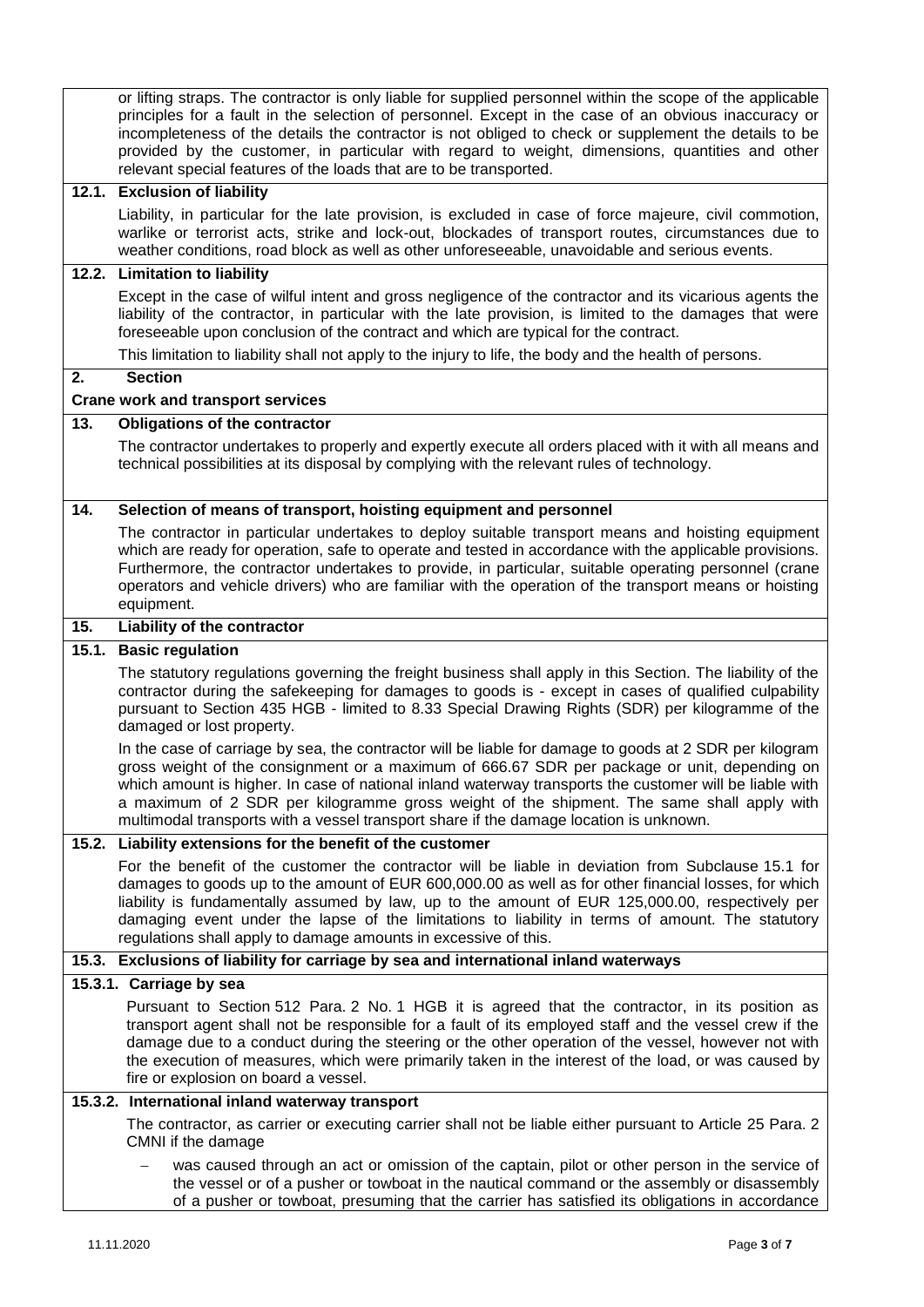|       | to Article 3, paragraph 3 of CMNI with regard to the crew, unless the act or omission is<br>committed with the intention of causing the damage or recklessly and with knowledge that<br>such damage would probably occur;                                                                                                                                                                                                                                                                                                                                                                                                                                                                                             |
|-------|-----------------------------------------------------------------------------------------------------------------------------------------------------------------------------------------------------------------------------------------------------------------------------------------------------------------------------------------------------------------------------------------------------------------------------------------------------------------------------------------------------------------------------------------------------------------------------------------------------------------------------------------------------------------------------------------------------------------------|
|       | was caused by fire or explosion on board of the vessel without it being proven that the fire or<br>the explosion was caused by a fault of the carrier, the executing carrier or its employees or<br>authorised agents or through a defect of the vessel,                                                                                                                                                                                                                                                                                                                                                                                                                                                              |
|       | is a result of defects to its or to a rented or chartered vessel, which existed before<br>$\qquad \qquad -$<br>commencement of the journey, if it proves that the defect could not be discovered before<br>commencement of the journey despite applying the required care and attention.                                                                                                                                                                                                                                                                                                                                                                                                                              |
|       | 15.4. Limitations to Liability                                                                                                                                                                                                                                                                                                                                                                                                                                                                                                                                                                                                                                                                                        |
|       | Incidentally, the following shall apply outside of the safekeeping of the contractor as well as for other<br>breaches of obligations:                                                                                                                                                                                                                                                                                                                                                                                                                                                                                                                                                                                 |
|       | Except in the case of wilful intent and gross negligence of the contractor and its vicarious agents, the<br>liability of the contractor shall be limited with respect to the amount to the damages, which are<br>foreseeable upon conclusion of the contract and that are typical for the contract.                                                                                                                                                                                                                                                                                                                                                                                                                   |
|       | This limitation to liability shall not apply to the injury to life, the body and the health of persons.                                                                                                                                                                                                                                                                                                                                                                                                                                                                                                                                                                                                               |
| 16.   | <b>Declaration of higher value</b>                                                                                                                                                                                                                                                                                                                                                                                                                                                                                                                                                                                                                                                                                    |
|       | If the customer requires a higher amount than that specified in Subclause 15.2, this must be explicitly<br>so agreed before the order is placed and the contractor is entitled to charge the customer for the costs<br>of insuring correspondingly higher liability.                                                                                                                                                                                                                                                                                                                                                                                                                                                  |
| 17.   | Insurance of the goods                                                                                                                                                                                                                                                                                                                                                                                                                                                                                                                                                                                                                                                                                                |
| 17.1. | <b>Request for cargo insurance</b>                                                                                                                                                                                                                                                                                                                                                                                                                                                                                                                                                                                                                                                                                    |
|       | The contractor shall only be obligated to insure the goods insofar as an explicit written order has been<br>submitted for this purpose, stating the insured value and the risks to be covered. The mere declaration<br>of value is not to be understood as an order for insurance.                                                                                                                                                                                                                                                                                                                                                                                                                                    |
|       | 17.2. Special regulations in case of cargo insurance                                                                                                                                                                                                                                                                                                                                                                                                                                                                                                                                                                                                                                                                  |
|       | Acceptance of the insurance policy does not signify that the contractor assumes the obligations<br>incumbent on the customer as policyholder; however, the contractor must take all usual measures in<br>order to uphold the right to claim from the insurance.                                                                                                                                                                                                                                                                                                                                                                                                                                                       |
|       | 17.3. Agreement of customary insurance terms and conditions                                                                                                                                                                                                                                                                                                                                                                                                                                                                                                                                                                                                                                                           |
|       | In the absence of any deviating written agreements, the contractor shall insure under the customary<br>insurance terms and conditions at its registered seat at the expense of the customer.                                                                                                                                                                                                                                                                                                                                                                                                                                                                                                                          |
| 3.    | <b>Section</b><br><b>Obligations and Liability of the Customer</b>                                                                                                                                                                                                                                                                                                                                                                                                                                                                                                                                                                                                                                                    |
| 18.   | General obligations of the customer and assistance of the contractor                                                                                                                                                                                                                                                                                                                                                                                                                                                                                                                                                                                                                                                  |
|       | The customer must create all technical prerequisites necessary for the proper and safe execution of<br>the order at its own account and risk and must maintain these during the assignment. The customer is<br>especially obligated to maintain the goods to be handled in a condition ready and suitable for<br>executing the order. The customer is moreover obligated to state correctly and in good time the<br>dimensions, weights and special features of the goods (e.g. centre of gravity, type of material), as well<br>as the load fastening points in the case of crane work. Unless otherwise agreed, the customer owes<br>the slinging of the load and shall provide the appropriate slinging equipment. |
|       | The customer in particular has to comprehensively pass on its special know-how as well as<br>information that is not generally known (together with documents) in writing.                                                                                                                                                                                                                                                                                                                                                                                                                                                                                                                                            |
|       | Statements and declarations by third parties employed by the customer to fulfil the obligations of the<br>customer are deemed to be own statements of the customer.                                                                                                                                                                                                                                                                                                                                                                                                                                                                                                                                                   |
|       | The contractor has, if necessary, beyond the information obligations regulated in Subclause 11, to<br>support the customer and, in addition, to provide the individual acts of assistance regulated in the<br>following Subclauses.                                                                                                                                                                                                                                                                                                                                                                                                                                                                                   |
| 19.   | Special obligations relating to access routes                                                                                                                                                                                                                                                                                                                                                                                                                                                                                                                                                                                                                                                                         |
|       | The customer must obtain the necessary permission of the owners for the use of third party<br>properties, private roads, paths and squares and must indemnify the contractor against any third party<br>claims that may arise from unauthorised use of a third party property.                                                                                                                                                                                                                                                                                                                                                                                                                                        |
|       | The customer shall bear the risk of the construction road connection owing to the obligation to ensure<br>public safety for which it is responsible.                                                                                                                                                                                                                                                                                                                                                                                                                                                                                                                                                                  |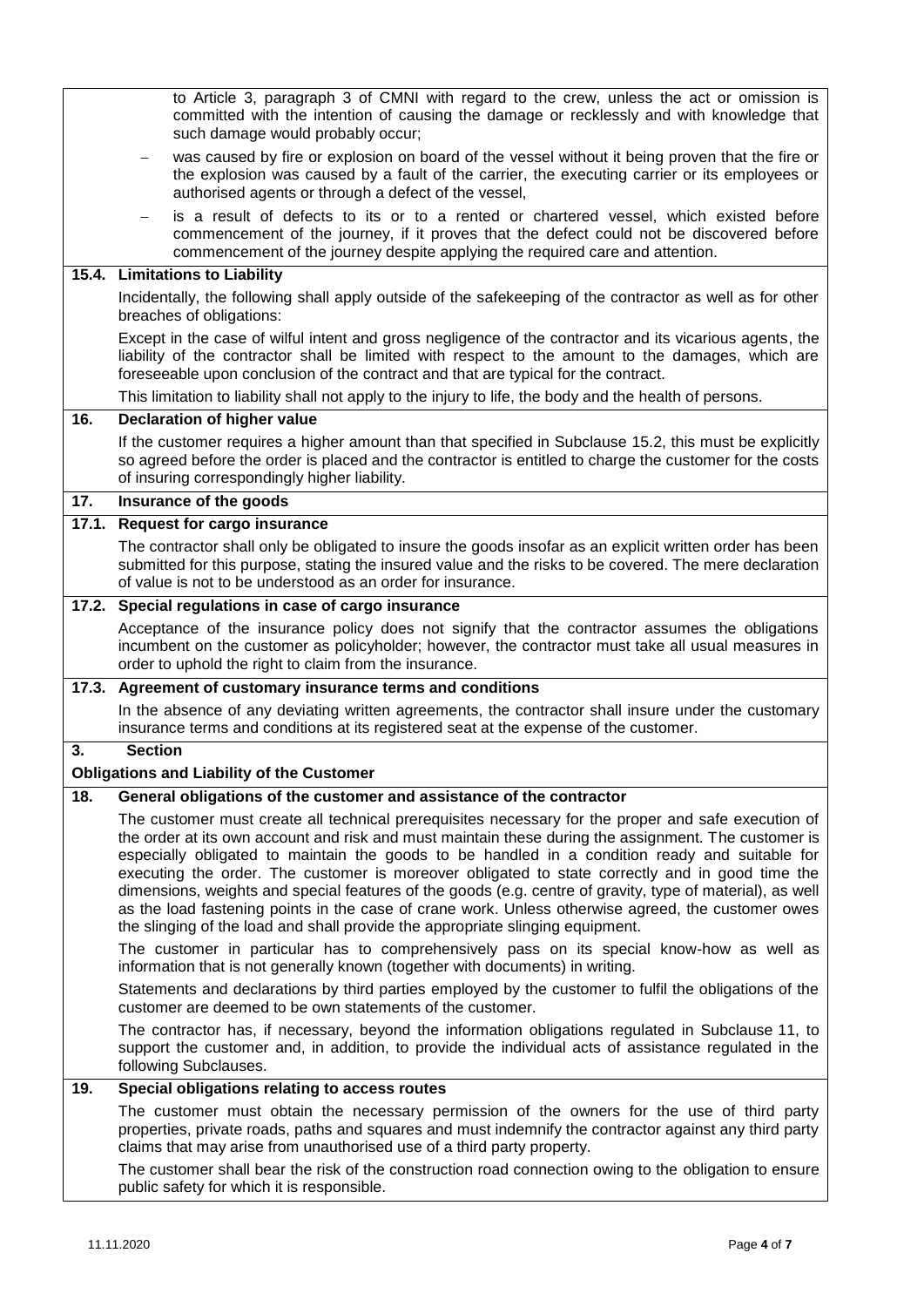| 20.   | Special obligations with regard to ground conditions, access routes, crane workstation, place<br>of deployment                                                                                                                                                                                                                                                                                                                                                                                                                                                                                                                                                                                                                                                                                                                                                                                                                                                                                                                                                                                                                                                                                                                                                                                                                |
|-------|-------------------------------------------------------------------------------------------------------------------------------------------------------------------------------------------------------------------------------------------------------------------------------------------------------------------------------------------------------------------------------------------------------------------------------------------------------------------------------------------------------------------------------------------------------------------------------------------------------------------------------------------------------------------------------------------------------------------------------------------------------------------------------------------------------------------------------------------------------------------------------------------------------------------------------------------------------------------------------------------------------------------------------------------------------------------------------------------------------------------------------------------------------------------------------------------------------------------------------------------------------------------------------------------------------------------------------|
| 20.1. | Ground conditions at the place of deployment and access routes                                                                                                                                                                                                                                                                                                                                                                                                                                                                                                                                                                                                                                                                                                                                                                                                                                                                                                                                                                                                                                                                                                                                                                                                                                                                |
|       | The customer shall be responsible for ensuring that the ground, site and other conditions at the place<br>of deployment as well as the access routes - with the exception of public roads, paths and squares -<br>permit proper and safe execution of the order. The contractor has to assist hereby and to provide the<br>acts of assistance regulated in Subclause 11.                                                                                                                                                                                                                                                                                                                                                                                                                                                                                                                                                                                                                                                                                                                                                                                                                                                                                                                                                      |
|       | 20.2. Reference to special risks                                                                                                                                                                                                                                                                                                                                                                                                                                                                                                                                                                                                                                                                                                                                                                                                                                                                                                                                                                                                                                                                                                                                                                                                                                                                                              |
|       | The customer always has to point out special risks and to remedy these either itself or to have these<br>remedied, insofar as they stem from the scope of the customer. The customer has, in particular, to<br>provide the details which are necessary in order for the contractor to be able to sufficiently assess the<br>special requirements.                                                                                                                                                                                                                                                                                                                                                                                                                                                                                                                                                                                                                                                                                                                                                                                                                                                                                                                                                                             |
| 20.3. | <b>Ground conditions</b>                                                                                                                                                                                                                                                                                                                                                                                                                                                                                                                                                                                                                                                                                                                                                                                                                                                                                                                                                                                                                                                                                                                                                                                                                                                                                                      |
|       | The customer shall be responsible for ensuring that the ground conditions at the place of loading and<br>unloading or at the site of operation as well as at the access routes are able to withstand the occurring<br>ground pressures and other stresses. If applicable, the contractor also has to give indications of<br>possibilities of the ground investigation in case of unknown ground conditions, as well as indications<br>for making ground conditions possible for safe operation. The contractor also has to give other<br>suitable indications, which are typically known to it as an operator, insofar as this is recognisably<br>required by the customer.                                                                                                                                                                                                                                                                                                                                                                                                                                                                                                                                                                                                                                                   |
|       | 20.4. Construction field                                                                                                                                                                                                                                                                                                                                                                                                                                                                                                                                                                                                                                                                                                                                                                                                                                                                                                                                                                                                                                                                                                                                                                                                                                                                                                      |
|       | With regard to the place of deployment and access route the customer has, if necessary, in particular<br>depending on the communicated wheel, chain and support pressures, to establish the possible<br>construction field to a suitable extent. Insofar as the contractor intends to use parking spaces that<br>deviate from the agreed, instructed or recognisable construction field, it has to accordingly involve the<br>customer and to determine the suitability in the interaction with the customer.                                                                                                                                                                                                                                                                                                                                                                                                                                                                                                                                                                                                                                                                                                                                                                                                                 |
|       | 20.5. Shafts, cavities or other undetectable obstacles                                                                                                                                                                                                                                                                                                                                                                                                                                                                                                                                                                                                                                                                                                                                                                                                                                                                                                                                                                                                                                                                                                                                                                                                                                                                        |
|       | The customer is responsible for all information on underground cable ducts, supply lines, other<br>underground lines and cavities which could impair the load-bearing capacity of the ground at the site<br>of operation or the access routes. The customer is obligated to draw attention to the location and<br>presence of open and overhead lines, underground cables, conductors, shafts and other cavities or to<br>other undetectable obstacles which could impair the stability and operational safety of the vehicles<br>and equipment used at the site of operation. The contractor shall explicitly point out typical risks<br>occurring in the concrete situation, such as shafts or cavities in public roads, paths and squares,<br>insofar as the customer recognisably requires or explicitly asks for such information. The customer is<br>obligated to point out any particular hazards that may arise during the execution of the crane or<br>transport services with regard to the goods to be transported and their surroundings (e.g. hazardous<br>goods, contamination damage). The contractor also has to give the indications in this case that are<br>possible for it as an operator, e.g. of typical and special risks known to it, insofar as these are not<br>recognisably known to the customer. |
| 20.6. | Details of the customer                                                                                                                                                                                                                                                                                                                                                                                                                                                                                                                                                                                                                                                                                                                                                                                                                                                                                                                                                                                                                                                                                                                                                                                                                                                                                                       |
|       | By complying with the above, the contractor may rely on all details of the customer with regard to the<br>ground conditions and is not obligated to check the information that is made available, unless this is<br>obviously inaccurate or incomplete or it is derived from the nature of the matter that special features<br>exist with regard to the ground conditions.                                                                                                                                                                                                                                                                                                                                                                                                                                                                                                                                                                                                                                                                                                                                                                                                                                                                                                                                                    |
| 21.   | Instructions of the customer                                                                                                                                                                                                                                                                                                                                                                                                                                                                                                                                                                                                                                                                                                                                                                                                                                                                                                                                                                                                                                                                                                                                                                                                                                                                                                  |
|       | After placing the order, the customer is not permitted to give instructions without the contractor's<br>consent to the personnel of the contractor that deviate in type and scope from the contractual<br>agreements or that are in contradiction to the purpose of the contract.                                                                                                                                                                                                                                                                                                                                                                                                                                                                                                                                                                                                                                                                                                                                                                                                                                                                                                                                                                                                                                             |
| 22.   | Liability of the customer                                                                                                                                                                                                                                                                                                                                                                                                                                                                                                                                                                                                                                                                                                                                                                                                                                                                                                                                                                                                                                                                                                                                                                                                                                                                                                     |
|       | If the customer culpably breaches the aforementioned obligations, especially its obligation regarding<br>preparation, information and assistance, then the customer is liable towards the contractor for any<br>damages arising as a result. This does not affect the regulation of Section 414 Para. 2 HGB. The<br>customer must indemnify the contractor against third party damage compensation claims arising from<br>a breach of the obligations of the customer. In the event of the assertion of a claim against the<br>contractor under the German Environmental Damage Act [Umweltschadensgesetz - USchadG] or<br>other comparable public-law, national or international regulations, the customer must indemnify the<br>contractor in the internal relationship to the full, unless the contractor caused the damage wilfully or                                                                                                                                                                                                                                                                                                                                                                                                                                                                                    |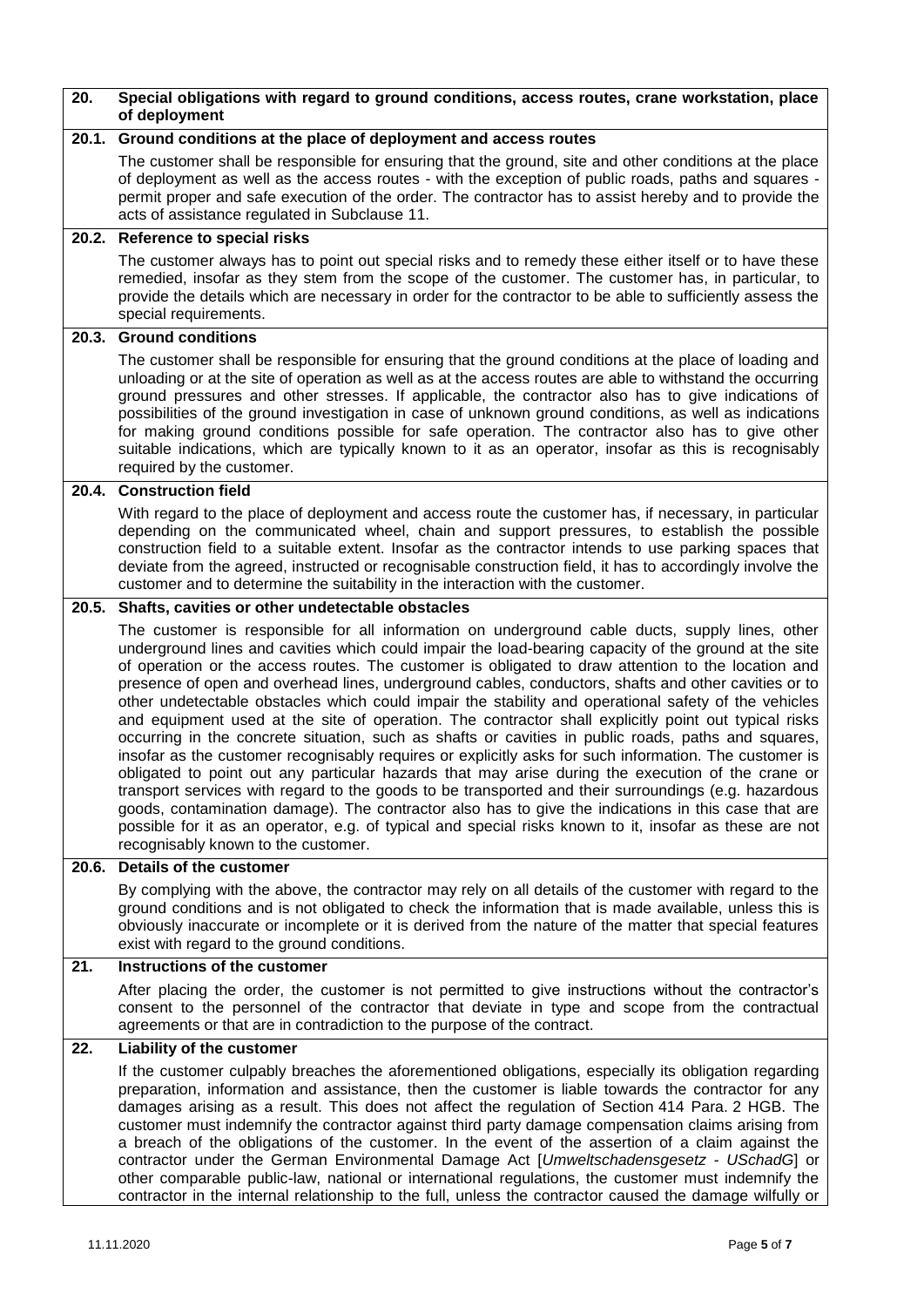|       | due to gross negligence. The plea of co-fault shall remain unaffected hereby for both parties.                                                                                                                                                                                                                                                                                                                                                                                |
|-------|-------------------------------------------------------------------------------------------------------------------------------------------------------------------------------------------------------------------------------------------------------------------------------------------------------------------------------------------------------------------------------------------------------------------------------------------------------------------------------|
|       | III.<br><b>FINAL PROVISIONS</b>                                                                                                                                                                                                                                                                                                                                                                                                                                               |
| 23.   | Official expenses, offsetting / retention, right of lien and right of retention of the contractor                                                                                                                                                                                                                                                                                                                                                                             |
| 23.1. | <b>Bases of the official expenses</b><br>The contractor has the right of retention of the official expenses, which were not entitled to consider<br>necessary under the circumstances and therefore the contractor is not responsible for, especially fees<br>and costs for official expenses as well as all procurement costs and costs, which are incurred by<br>official conditions and other secondary provisions, e.g. for police escort, for administrative assistants, |
|       | for civil escort, and other costs for officially ordered safety precautions, insofar as not otherwise<br>agreed.<br>After fulfilment of the order, the invoices of the contractor must be settled immediately following<br>invoice receipt, unless agreed otherwise when the order was placement.                                                                                                                                                                             |
|       | 23.2. Offsetting, retention                                                                                                                                                                                                                                                                                                                                                                                                                                                   |
|       | Offsetting and retention is only permitted against claims from the contract and thus associated non-<br>contractual claims if the due counter-claims are undisputed, ready for decision or have been declared<br>final and binding, unless the customer concerns a consumer.                                                                                                                                                                                                  |
| 23.3. | Right of lien and right of retention                                                                                                                                                                                                                                                                                                                                                                                                                                          |
|       | The contractor has a right of lien and a right of retention to the goods or other values at its power of<br>disposal, owing to all due and not due claims, to which it is entitled against the customer from the<br>activities stated in Subclause 2 to 4. However, the right of lien and of retention does not go beyond<br>the statutory right of lien of a carrier or lessor and the general right of retention.                                                           |
|       | With regard to a right of lien and retention owing to claims from other contracts concluded with the<br>customer Section 366 Para. 3 HGB shall apply.                                                                                                                                                                                                                                                                                                                         |
|       | The contractor may only exercise a right of lien or right of retention due to claims from other contracts<br>concluded with the customer if these claims are disputed or have been declared final and binding or if<br>the debtor's asset situation puts the claim of the contractor at risk.                                                                                                                                                                                 |
|       | The due period of one month stipulated in § 1234 German Civil Code for threatening to sell pledged<br>items is replaced in all cases by a due period of one week.                                                                                                                                                                                                                                                                                                             |
|       | The customer is entitled to object to the exercising of the right of lien if it grants the contractor an<br>equivalent means of collateral with regard to the claim, e.g. an absolute bank guarantee. This shall<br>also apply to rights of retention.                                                                                                                                                                                                                        |
| 24.   | German law, place of jurisdiction                                                                                                                                                                                                                                                                                                                                                                                                                                             |
|       | Place of performance and place of jurisdiction, also for cheque and bill of exchange legal actions<br>between merchants, is exclusively the registered seat of the contractor. All contracts concluded by the<br>contractor are subject to German law. This also applies to foreign customers.                                                                                                                                                                                |
| 25.   | Regulations regarding the written form                                                                                                                                                                                                                                                                                                                                                                                                                                        |
|       | Where statements are required in writing, electronic communication and any other readable form is<br>considered as equivalent provided that it clearly identifies the issuer.                                                                                                                                                                                                                                                                                                 |